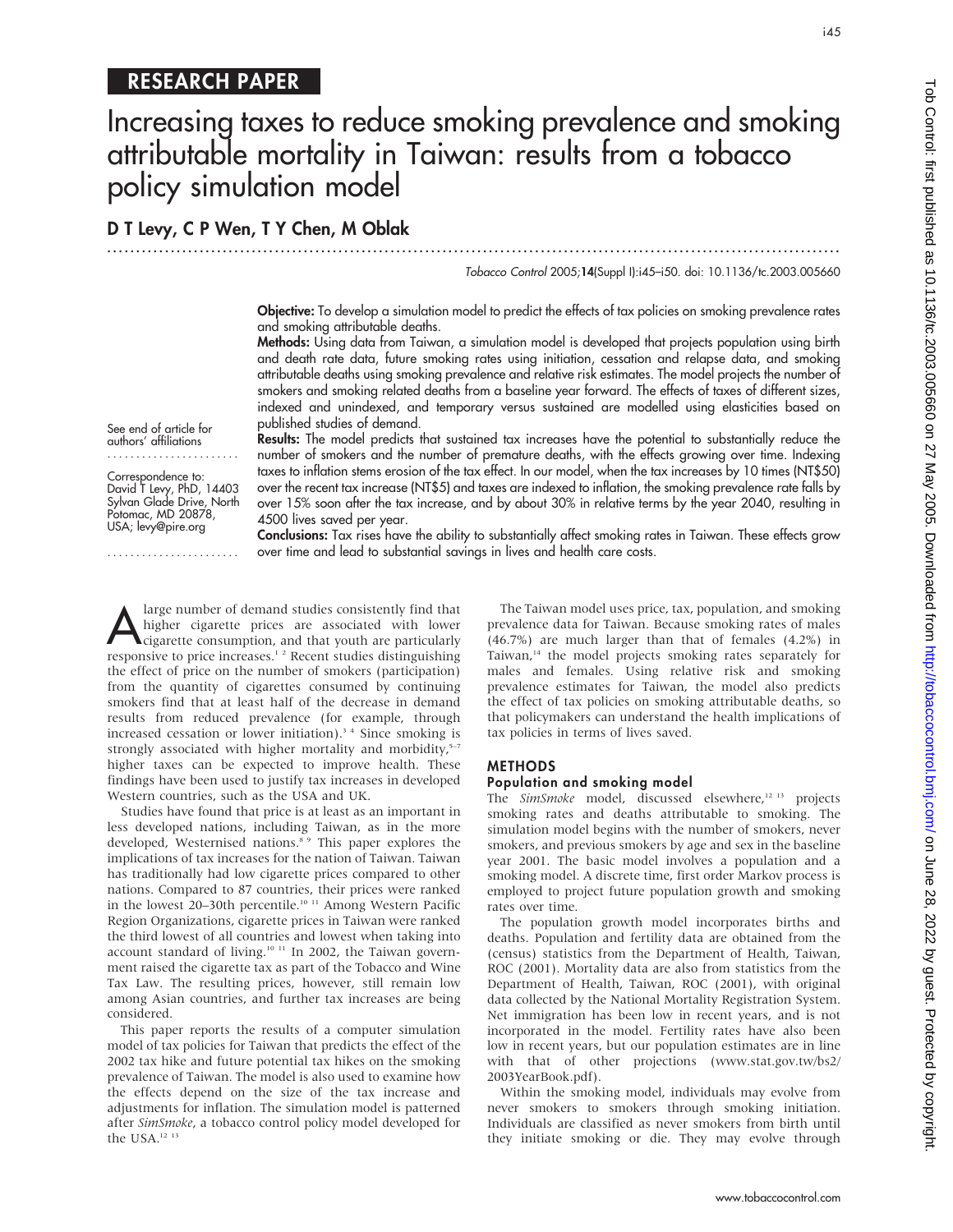cessation from smoker to ex-smoker and may return to smoking through relapse. The rates are specific to age and sex, except for relapse. Relapse depends on age and years since quitting  $(1-2, 3-5, 6-10, 11-15, > 15$  years).

The source of data on smoking, ex-smoking, never smoking, initiation, and previous year cessation rates is the 2001 Taiwan National Health Interview Survey (NHIS). The NHIS was conducted by the National Health Research Institutes and Bureau of Health Promotion, Taiwan, ROC<sup>15</sup> to assess various health behaviours including smoking for non-institutionalised citizens in Taiwan. The NHIS uses stratified cluster sampling, with households identified by areas and each person in selected households interviewed. In total, 8458 households were identified and 25 464 personal interviews were completed, with a response rate of 93.8%. The survey quality was assured by training interviewers and implementing standardised interview protocols. Because the dataset did not provide reliable data on relapse rates after the first year, we used relapse rates for the USA.5 6 16 17

Never smokers are those who have smoked fewer than 100 cigarettes in their lifetime. Of those individuals who have smoked more than 100 cigarettes in their lifetime, smokers are defined as those currently smoking and ex-smokers are defined as those not currently smoking. Due to empirical difficulties in measuring initiation and quitting and to ensure stability of the model, initiation rates at each age are measured as the difference between smoking rate at that age and the previous age. Based on an examination of 2001 prevalence data and cohort data from previous years,<sup>15</sup> initiation in the model occurs until age 30. Cessation is tracked from age 30. One year cessation rates are defined as those who quit in the last year, with adjustments for relapse based on a recent cessation programme.<sup>18</sup>

Within the smoking model, smoking attributable deaths are predicted using standard attribution measures, based on prevalence rates and the total mortality risks of smokers and ex-smokers relative to non-smokers.<sup>19 20</sup> Mortality risks are distinguished by age, sex, and smoking types (never, current, and the six ex-smoker groups) based on large scale studies conducted for Taiwan.<sup>21</sup> <sup>22</sup> These estimates are slightly higher, but consistent with earlier results obtained by Liaw and Chen<sup>23</sup> for Taiwan.

### Cigarette prices and taxes

Based on economic theory, cigarette use in the model is determined by the retail price; smokers consider the price of a good relative to the prices of other goods. The effect of changes in price on smoking rates is related through an equation that depends on the demand elasticity—that is, the percentage change in demand from a 1% increase in price. Demand may be decomposed into effects on prevalence (that is, the participation elasticity) and quantity smoked (that is, the conditional elasticity). The elasticities used in the model are based on participation elasticities. The model does not track quantity. Since quitting is more likely among those who smoke less, $24-26$  the conditional elasticity is reflected in higher future cessation rates among those who continue smoking at lower quantities.

Since cigarette demand studies generally do not distinguish the effects of price on initiation, cessation, and relapse rates, assumptions were made about the nature of these effects. The effect of price on initiation and cessation rates are determined in the model through the age specific constant price elasticities multiplied by the percentage price change. There is a direct effect on the number of smokers (that is, an immediate additive effect on prevalence) that occurs in the year of a change in the current year price from the previous year price. These are additional multiplicative effects through future cessation rates and initiation rates that occur as long as a price change is maintained. Since initiation and cessation rates are measured for the base year, the effect on these rates depends on the current price relative to that in the base year. The model incorporates no additional effect on relapse rates to avoid double counting—that is, relapse rates are proportionately reduced with reductions in the first year cessation rate.

Using per capita consumption data, Hsieh et al<sup>9</sup> obtained price elasticities of demand of  $-0.5$  to  $-0.65$  for cigarettes in Taiwan, suggesting that the price elasticity should be greater in Taiwan than in more developed countries  $(-0.4)$  but lower than in less developed countries  $(-0.8)$ .<sup>8</sup> We know of no published studies that distinguish participation elasticities for Taiwan, although studies from China indicate that most of the effect is through participation rather than quantity.<sup>27</sup>  $28$ Studies from the USA have reported that youth and young adult smoking prevalence rates are more responsive to price than adults.<sup>3,4,29</sup> Using these studies that distinguish by age with a slight adjustment upward to reflect higher tax elasticities in Taiwan, the simulation model assigns a participation elasticity of  $-0.6$  for those below age 20 years,  $-0.5$  for those ages 20 to 25,  $-0.4$  for those ages 26 to 35, and  $-0.2$  for those age 36 years and above. Due to inconsistent results across studies,<sup>30</sup> the effects of price are not distinguished by sex.

Actual prices and taxes are used for the years 2001 and 2002. Data on retail prices and taxes were obtained from Tsai et al.<sup>31</sup> They are based on a survey of convenience stores in Taiwan and are consistent with those obtained in Guidon et al.<sup>10</sup> The retail price was measured by a sales weighted average of local and foreign brands. The simulation model adjusts prices in 2002 to the base year (2001) using a price index.

For the years 2003 forward, an equation relates tax changes to price increases. Some recent evidence indicates that prices in Taiwan increased by twice the amount of the tax.<sup>31</sup> However, Keeler *et al*<sup>32</sup> and Sung *et al*<sup>33</sup> have found that cigarette prices increased by slightly more than the tax increase, and some of the effects of a tax may be counteracted by smuggling.<sup>34</sup> Consequently, the simulation model adopts the more conservative approach that price increases by only the amount of the tax change.

To project future prices, the untaxed portion of cigarette prices plus sales tax is assumed to increase with the general price level (that is, with general price inflation). Because excise taxes levied in Taiwan are set in \$NT per pack (20 cigarettes) rather than as a percentage of price, they do not change with the general price level unless a specific policy is implemented to index taxes to prices. Based on data in Tsai et al,<sup>34</sup> general price inflation is assumed to be 2% per year in future years.

### The method of computation

The basic model was programmed using Excel software. We separately consider the effect of the tax increase in the year 2002 and the effect of additional tax policies on smoking and death rates from the year 2003 onward. We assume that other (non-tax) policies remain constant at the 2002 levels, which we call the ''business as usual'' scenario. Unless otherwise indicated, we assume that the tax is maintained at the same level in all future years. We compare predicted smoking rates and death rates to their ''business as usual'' levels from the year 2003 to 2040.We also estimated cumulative lives saved by summing over each year between 2003 to 2040 (38 years) the difference between the number of deaths at the higher tax and at the 2002 price.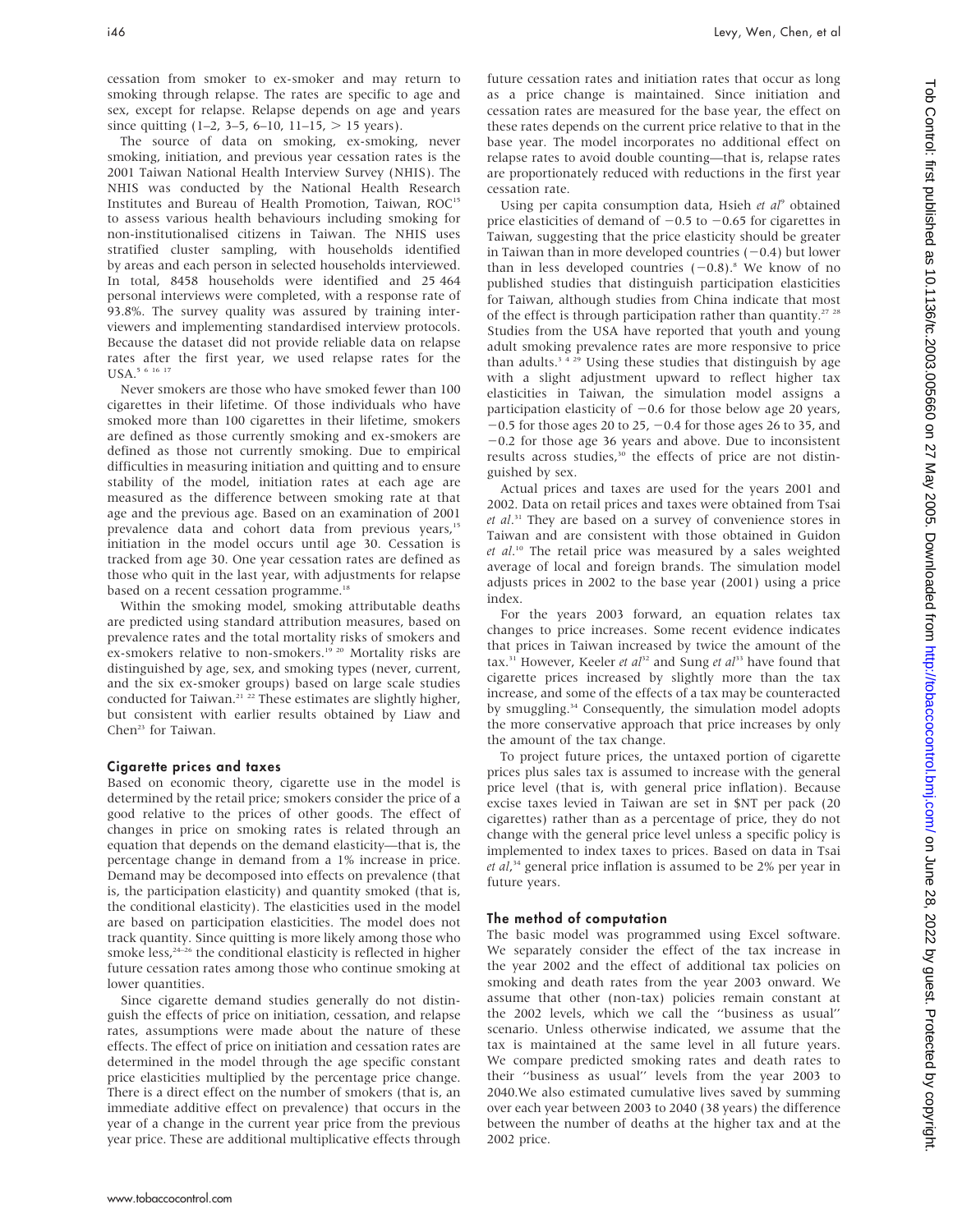Table 1 Smoking prevalence rates (%) predicted under different tax scenarios\*

|                                             | 2001 | 2002 | 2003 | 2005 | 2010 | 2015 | 2020 | 2030 | 2040 |
|---------------------------------------------|------|------|------|------|------|------|------|------|------|
| <b>Males</b>                                |      |      |      |      |      |      |      |      |      |
| Price at 2001 level of NT\$40.9             | 47.1 | 47.4 | 46.9 | 46.5 | 44.7 | 42.4 | 40.4 | 36.7 | 34.0 |
| Price change in 2002 to NT\$50.6            | 47.1 | 44.6 | 44.2 | 43.6 | 41.5 | 38.9 | 36.8 | 32.9 | 30.1 |
| Tax increase of NT\$5 in 2003+              | 47.1 | 44.6 | 43.0 | 42.4 | 40.3 | 37.8 | 35.7 | 31.8 | 29.1 |
| Tax increase of NT\$10 in 2003+             | 47.1 | 44.6 | 42.0 | 41.4 | 39.3 | 36.8 | 34.7 | 30.9 | 28.3 |
| Tax increase of NT\$25 in 2003+             | 47.1 | 44.6 | 39.5 | 39.0 | 36.8 | 34.3 | 32.2 | 28.6 | 26.1 |
| Tax increase of NT\$50 in 2003+             | 47.1 | 44.6 | 36.8 | 36.4 | 34.1 | 31.5 | 29.5 | 25.8 | 23.6 |
| Tax increase of NT\$50 with inflation adj.+ | 47.1 | 44.6 | 36.8 | 36.2 | 33.4 | 30.4 | 28.0 | 23.6 | 20.7 |
| Tax increase of NT\$90 with inflation adj.+ | 47.1 | 44.6 | 34.1 | 33.6 | 30.7 | 27.7 | 25.1 | 20.8 | 17.9 |
| Females                                     |      |      |      |      |      |      |      |      |      |
| Price at 2001 level of NT\$40.9             | 4.5  | 4.6  | 4.6  | 4.6  | 4.7  | 4.5  | 4.4  | 4.2  | 3.9  |
| Price change in 2002 to NT\$50.6            | 4.5  | 4.3  | 4.3  | 4.3  | 4.3  | 4.2  | 4.0  | 3.8  | 3.5  |
| Tax increase of NT\$5 in 2003+              | 4.5  | 4.3  | 4.2  | 4.2  | 4.2  | 4.0  | 3.9  | 3.6  | 3.4  |
| Tax increase of NT\$10 in 2003+             | 4.5  | 4.3  | 4.1  | 4.1  | 4.1  | 3.9  | 3.8  | 3.5  | 3.3  |
| Tax increase of NT\$25 in 2003+             | 4.5  | 4.3  | 3.8  | 3.9  | 3.8  | 3.6  | 3.5  | 3.3  | 3.0  |
| Tax increase of NT\$50 in 2003+             | 4.5  | 4.3  | 3.5  | 3.6  | 3.5  | 3.3  | 3.2  | 3.0  | 2.8  |
| Tax increase of NT\$50 with infl. adj.+     | 4.5  | 4.3  | 3.5  | 3.6  | 3.4  | 3.2  | 3.1  | 2.7  | 2.4  |
| Tax increase of NT\$90 with infl. adj.+     | 4.5  | 4.3  | 3.3  | 3.3  | 3.1  | 2.9  | 2.7  | 2.4  | 2.1  |

\*Prevalence rates as a percentage of the adult (18+) population.

Tax changes are maintained from the year 2003 on.

# RESULTS

Table 1 contains the results of simulations of tax changes on the smoking prevalence rate, and table 2 contains the results for deaths attributable to smoking. Tobacco use is measured relative to the adult population (above age 17 years). We present the results for males and females separately, due to the large differences in their smoking rates.

We first consider smoking rates in the absence of the price changes in 2002 under the Tobacco and Wine Tax Law—that is, price is maintained at a level of NT\$40.9. With no change in tax policy, smoking rates are predicted to decrease for both males and females. Male rates are predicted to fall from 47.1% in 2001 to 34.0% in 2040. Female rates are predicted to fall by a smaller percentage from 4.5% in 2001 to 3.9% in 2040. Deaths attributable to smoking increase over time under this scenario, due both to increases in the population and the aging of cohorts with higher smoking rates. Male deaths increase from about 16 600 to 25 200 between 2001 and 2040, and female deaths increase from about 1900 to 3900 over the same period.

The Tobacco and Wine Tax Act introduced a new tax scheme on tobacco and wine, and it increased cigarette taxes by NT\$5 per pack. Prices increased from NT\$40.9 to NT\$50.6, almost a 24% price increase, some of which may be due to factors other than the tax. Assuming that the tax is maintained with no adjustment for inflation, the model predicts that, by the year 2003, male smoking rates fall about 2.7% in absolute terms or about a 6% relative drop, with a smaller absolute drop of 0.3% for females but a similar relative drop. By the year 2040, the model predicts an absolute fall in smoking rates of about 3.9% for males and 0.4% for females (10% relative drop). The larger percentage drop for both sexes is because the greater effect on younger smokers spreads slowly over time through the population. Over 1800 lives are saved per year by the year 2040 (1661 males and 226 females). The number of deaths falls more slowly than smoking rates because the health effects of reduced smoking are delayed.

The simulation model was next programmed to simulate the effect of an additional NT\$5 tax per pack above that implemented in 2002. The price is predicted to increase in 2003. At the end of the first year, the effect of the tax increase is to reduce the male smoking rate by 1.2 % from 44.2% to 43.0% under the additional NT\$5 2003 tax. By 2040, there is

|                                                   | 2001  | 2002  | 2003  | 2005  | 2010  | 2015  | 2020  | 2030  | 2040  | Total lives savedt       |
|---------------------------------------------------|-------|-------|-------|-------|-------|-------|-------|-------|-------|--------------------------|
| <b>Males</b>                                      |       |       |       |       |       |       |       |       |       |                          |
| Price at 2001 level of NT\$40.9                   | 16584 | 16964 | 17349 | 18026 | 18804 | 19455 | 20099 | 23482 | 25160 | $\overline{\phantom{0}}$ |
| Price change in 2002 to NT\$50.6                  | 16586 | 16971 | 17353 | 17972 | 18560 | 19022 | 19348 | 22313 | 23499 | $\overline{\phantom{0}}$ |
| Tax increase of NT\$5 in 2003±                    | 16586 | 16971 | 17357 | 17958 | 18488 | 18893 | 19112 | 21981 | 23055 | 12447                    |
| Tax increase of NT\$10 in 2003‡                   | 16586 | 16972 | 17361 | 17944 | 18422 | 18776 | 18899 | 21682 | 22655 | 23662                    |
| Tax increase of NT\$25 in 2003±                   | 16586 | 16973 | 17368 | 17910 | 18257 | 18485 | 18373 | 20941 | 21668 | 51431                    |
| Tax increase of NT\$50 in 2003±                   | 16586 | 16975 | 17376 | 17866 | 18056 | 18136 | 17750 | 20064 | 20505 | 84287                    |
| Tax increase of NT\$50 with inflation adj.‡ 16586 |       | 16975 | 17358 | 17813 | 17906 | 17876 | 17362 | 19329 | 19391 | 112926                   |
| Tax increase of NT\$90 with inflation adj.‡ 16586 |       | 16976 | 17362 | 17756 | 17671 | 17472 | 16664 | 18328 | 18071 | 150230                   |
| Females                                           |       |       |       |       |       |       |       |       |       |                          |
| Price at 2001 level of NT\$40.9                   | 1903  | 1954  | 2005  | 2066  | 2064  | 2260  | 2565  | 3233  | 3934  | $\overline{\phantom{0}}$ |
| Price change in 2002 to NT\$50.6                  | 1903  | 1955  | 2006  | 2061  | 2043  | 2218  | 2488  | 3098  | 3708  | $\overline{\phantom{0}}$ |
| Tax increase of NT\$5 in 2003±                    | 1903  | 1955  | 2006  | 2060  | 2037  | 2206  | 2464  | 3061  | 3648  | 1550                     |
| Tax increase of NT\$10 in 2003‡                   | 1903  | 1955  | 2007  | 2059  | 2032  | 2195  | 2443  | 3026  | 3594  | 2946                     |
| Tax increase of NT\$25 in 2003‡                   | 1903  | 1955  | 2008  | 2056  | 2017  | 2167  | 2389  | 2942  | 3461  | 6400                     |
| Tax increase of NT\$50 in 2003‡                   | 1903  | 1955  | 2009  | 2053  | 2000  | 2133  | 2324  | 2841  | 3304  | 10481                    |
| Tax increase of NT\$50 with inflation adj.‡       | 1903  | 1955  | 2006  | 2047  | 1986  | 2107  | 2282  | 2753  | 3152  | 14200                    |
| Tax increase of NT\$90 with inflation adj.‡       | 1903  | 1955  | 2007  | 2042  | 1966  | 2067  | 2209  | 2636  | 2972  | 18890                    |

\*Deaths are per year.

Total lives saved is calculated from the year 2003–2040 by summing up the difference between the second row and current year.

`Tax changes are maintained from the year 2003 on.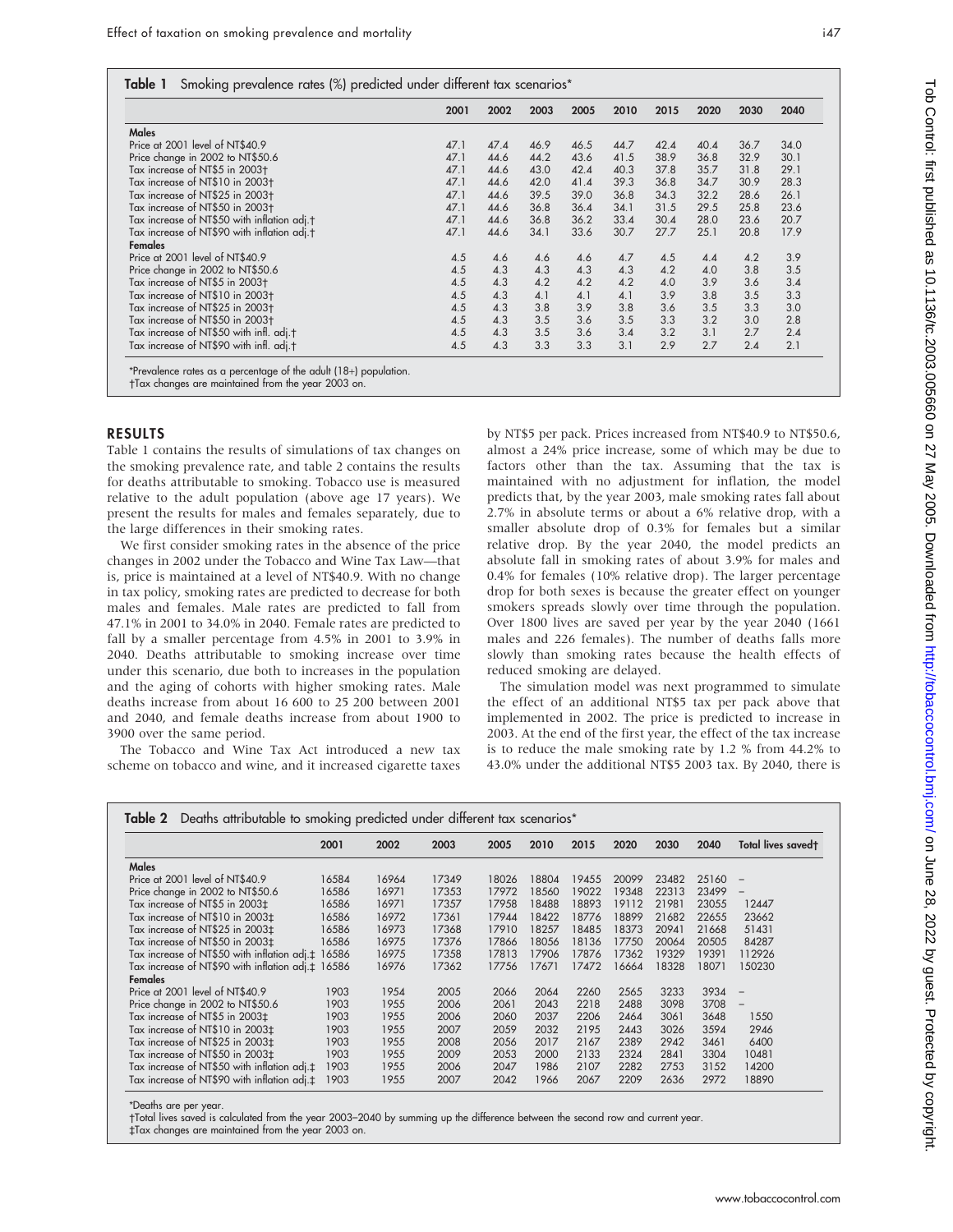an absolute (relative) decrease of 1% (3.2%) for males with similar relative, but smaller absolute changes predicted for females. By 2040, about 500 lives are saved per year by adding a NT\$5 tax to the recent tax. An estimated total of 14 000 lives (12 500 male and 1500 female) are saved between 2003 and 2040.

We next considered increases in the tax by NT\$10, NT\$25, and NT\$50. The smoking rates decrease slightly less than proportionate with the size of the tax. Assuming that the amount of the tax is exactly passed on to consumers (a conservative assumption), a tax of NT\$50 would about double the price from its level in 2002 (NT\$50.6). The model predicts substantial reductions in smoking rates and deaths. Compared to the current 2002 tax, male smoking rates fall 6.5 %, about a 21% relative reduction. Almost 3000 male lives and 400 female lives are saved per year as a result of the higher tax.

As the general level of prices, including the untaxed portion of cigarette prices, rises, the taxed portion of the price falls relative to the untaxed portion and to other prices, and the price of cigarettes falls relative to the purchasing power of the population. The simulation model was programmed to examine the effect of indexing taxes to inflation. If the NT\$50 tax increase and other excise tax rates are raised with the rate of inflation, there is an additional 3% absolute reduction and 12% relative reduction in the male smoking rate by 2040 compared to no indexation. An additional 1250 lives are saved per year by 2040. An estimated total of 127 100 lives (112 900 male and 14 200 female) are saved between 2003 and 2040.

A final simulation examined raising the tax so that the price in Taiwan would equal that in Hong Kong (equivalent to NT\$141). To reach that price, a tax of \$NT90 would be imposed. We assume that the tax would be indexed to inflation so that the price stays comparable to that in Hong Kong. The male smoking rate is predicted to drop in absolute terms by 10.1% by 2003 and by 12.2% by 2040 compared to the predicted rate under the current tax. As a consequence, approximately 5400 male and 735 female lives would be saved in the year 2040.

The effect of a tax increase depends on it being maintained. For example, an NT\$50 increase in taxes repealed after one year would only temporarily reduce the number of smokers and would be reversed after the tax was repealed. Minimal deaths would be averted.

We have assumed that the effects of a tax are similar to those in the USA. Based on evidence that taxes may have a larger effect,<sup>9</sup> we also considered how the results of the analysis may be affected by an increase in the elasticity by 0.2 (in absolute terms) for each of the age groups. We found that when an additional tax of NT\$50 is imposed, an additional 770 male lives and 120 female lives are saved per year by the year 2040 (not shown) as compared to the lower elasticities used in the previous analyses.

# **DISCUSSION**

The simulation model predicts that sustained tax increases have the potential to reduce substantially the number of smokers and the number of premature deaths. The model shows how the effects will depend upon the size of the tax increase. Indexation stems the erosion of tax rate increases and their effects on smoking.

The model shows how the effects of a tax vary over time, since they depend on the past effect of policies, the current ages of purchasers, and the varying smoking rates of different cohorts of smokers. A tax increase affects all age groups in the model, but has the greatest effect in reducing youth smoking prevalence. As a consequence, as youth grow older, the effects of a tax on overall smoking rates build over time. The health effects of those youth discouraged from smoking by a tax hike are further delayed with premature deaths largely 30–50 years in the future. Similar delays occur with non-tax policies directed at youth initiation, such as youth access to tobacco,<sup>13</sup> but taxes have additional and more immediate effects through reducing initiation and increasing cessation by those above age 18.

As suggested by empirical studies,<sup>35-37</sup> the effects of a permanent price change approximately double over time. For example, a 10% increase in price leads to about a 3% drop in prevalence in the first year increasing to about a 6% drop in prevalence over time. Our long run predictions are consistent with the effects found for Taiwan<sup>9</sup> and are roughly in between those found for low and high income nations.<sup>8</sup> Consistent with models of rational addiction, a temporary price change yields minimal effects.

# Limitations

The simulation results depend on the data and structure of the population, smoking, and tax modules. The population and smoking modules employ fairly robust assumptions, and, except for the relapse rates, use data from Taiwan. The model forecasts are relatively insensitive to the relapse rate measures, and conservative measures were used.

Except for changes due to tax policy, the model assumes initiation and cessation rates will remain stable in future years. Increasing levels of income<sup>9</sup> and increased marketing by international firms with the opening of the market to foreign imports<sup>9 38</sup> have been found to increase smoking rates, particularly among young Taiwanese females.<sup>31</sup> However, the effects of income tend to be smaller for more developed economies,<sup>8</sup> and recent evidence indicates that higher income and the more educated Taiwanese have lower smoking rates.<sup>15</sup> Cessation rates may also change with the increasing use of pharmacotherapies and other cessation aids. Thus, it will be important to monitor future initiation and cessation rates.

We used estimates of the relative risk for all causes in Taiwan to project smoking attributable mortality, which may underestimate the true effects.<sup>39</sup> In particular, relative risks may increase in Taiwan as the quantity smoked and the average duration of smoking (due to earlier smoking initiation in more recent years) increase.<sup>14 35</sup> <sup>36</sup> <sup>38</sup>

A number of assumptions were made in translating tax effects into the model. The effects of price are based primarily on studies of smoking participation, and the model does not explicitly distinguish the role of quantity smoked. We make the conservative assumption that quantity reductions due to taxes lead to an increase in the annual future cessation rate by the same percentage amount as the initial reduction in smoking prevalence.

The simulation model also assumes that the price elasticity is constant over the range of prices. While some recent evidence indicates that large tax hikes have led to large reductions in smoking rates,<sup>40</sup> most evidence on price effects is generally confined to relatively small price variations. The predictions of the model depend on whether large increases in price will lead to large increases in smuggling. Some of the reductions in smoking can be offset by smokers purchasing cheaper cigarettes.<sup>36 41</sup> The effects of smuggling appear to vary from county to country,<sup>42</sup> but Tsai et  $al<sup>34</sup>$  found that smuggling is significant in Taiwan. Stricter penalties and/or greater expenditures for enforcement efforts (including improved tracking of cigarette consignments) may reduce the smuggling problem.<sup>42</sup>

The model assumes that future increases in taxes will lead to commensurate increases in the average price of cigarettes. This assumption is conservative in light of prices increasing by twice the amount of a recent tax increase.<sup>34</sup> The model also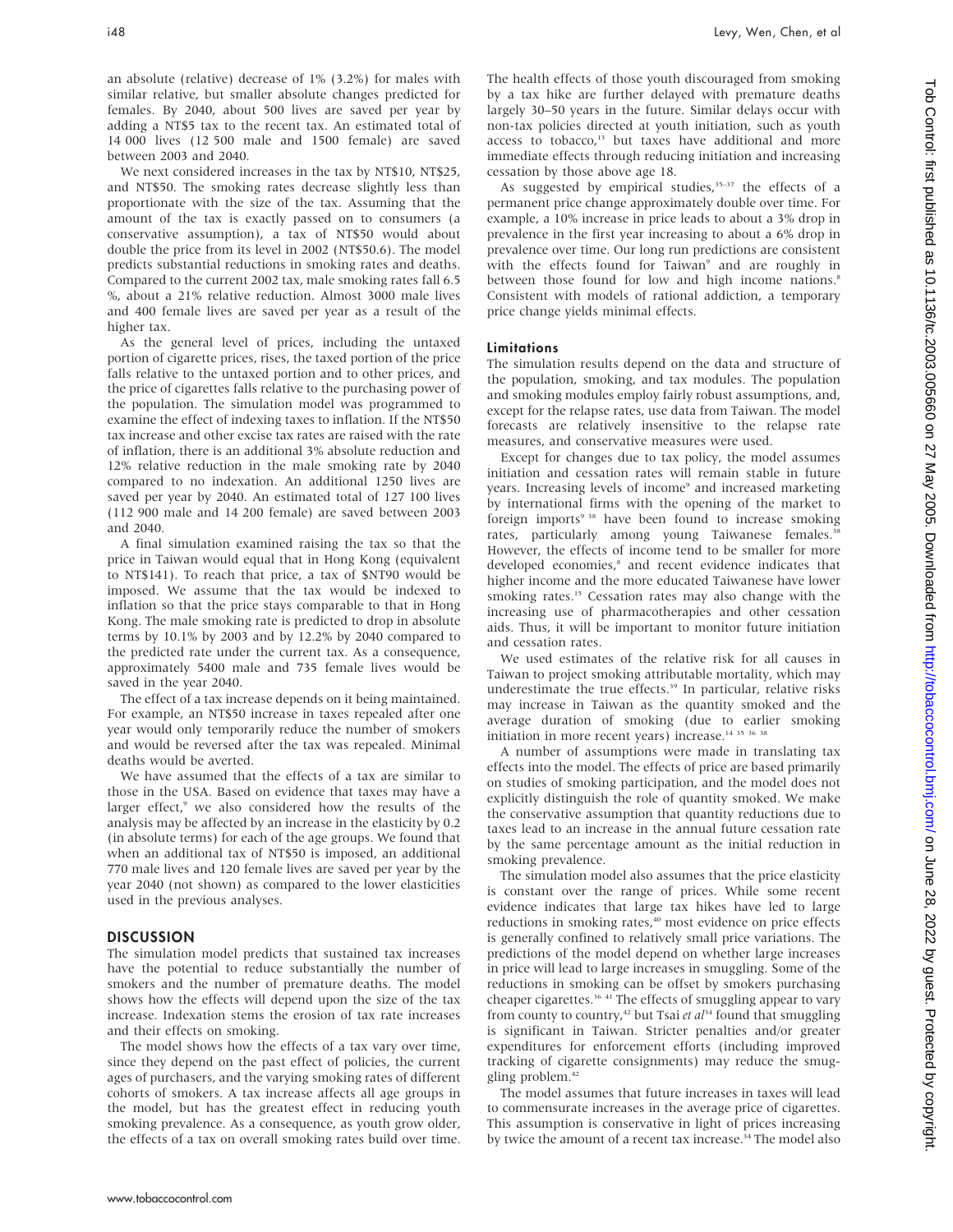# What this paper adds

A large body of literature have been used to justify cigarette tax increases as a way to promote health in developed Western countries, such as the USA and UK. Less has been done in middle and low income countries, which might also be expected to benefit from higher prices. This paper presents the results of a computer simulation model that was originally developed for the USA and known as SimSmoke. The data from the USA is replaced by data from Taiwan on population, smoking, and tobacco control policies. The model is used to show that smoking prevalence can be drastically reduced and many lives saved by increasing taxes in Taiwan.

implicitly assumes that the same absolute tax hike is imposed on domestic and international cigarette brands in future years. Due to their lower prices, this implies larger percentage price changes for domestics. For that reason, and because those who consume the lower priced domestics tend to have lower incomes, this would imply larger reductions for the domestics.<sup>8</sup> However, international brands have been growing in importance since the opening of the Taiwanese market in 1987,<sup>9</sup> <sup>38</sup> and it will be important to track future trends and develop tax policies to counter those trends.

The effect of a tax increase also may depend on the prices of related goods, such as betel quid chewing. In the absence of increased taxes on betel quid and other substitutes, higher taxes on cigarettes could lead to some smokers using these substitute tobacco products.<sup>8</sup> However, in another paper in this supplement,<sup>43</sup> we found that betel quid use mostly accompanies smoking, so that an increase in price might actually reduce its use.

Finally, the model assumes that other tobacco control policies stay at their baseline levels. The addition of other policies, such as clean air laws and stricter advertising bans, to an increase in taxes is likely to reduce smoking and death rates further. As other policies are implemented, the effects of the combined policies may be synergistic if norms against smoking become stronger. A separate report<sup>44</sup> considers how implementing additional policies affect smoking rates and the number of deaths attributable to smoking. Other policies related to the privatisation of domestically produced cigarettes in future years may also affect smoking rates and the effect of taxes on those rates.

The Taiwan SimSmoke model has been developed in such a way that it can be easily modified. We expect that the model will be used to encourage future research on smoking initiation and cessation, relative health risks, and the demand for cigarettes. In particular, it will be important to distinguish the effects of price on smoking participation and quantity, and determine how these effects differ by age and sex. It will also be important to consider how changes in tax translate into changes in price, the effect of smuggling on demand, the substitution between international and domestic brands, the effects of cigarette prices on betel quid use, and the role of other tobacco control policies. As new information on these topics is developed, it will be important to incorporate that information into the model.

#### Summary

The model predicts that many lives can be saved by a large increase in taxes. When the tax increases by 10 times (NT\$50) over the recent tax increase (NT\$5) and taxes are indexed to inflation, the smoking rate falls by about 30% in relative terms and over 4500 lives are saved per year by the year 2040. Besides saving lives, medical costs and productivity losses due to smoking will be reduced. Tax increases are also

likely to increase government tax revenues.<sup>42</sup>

#### Authors' affiliations .....................

D T Levy, Pacific Institute for Research and Evaluation, University of Baltimore, Baltimore, Maryland, USA

C P Wen, T Y Chen, National Health Research Institute, Taiwan M Oblak, University of Baltimore, Baltimore, Maryland, USA

Competing interests: none declared

### **REFERENCES**

- 1 US Department of Health and Human Services. Smoking and health in the Americas: a 1992 report of the Surgeon General in collaboration with the Pan American Health Organization. Atlanta, Georgia: Centers for Disease Control, Office on Smoking and Health, 1992 (DHHS Publication No (CDC) 92-8419.).
- 2 US Department of Health and Human Services. Preventing tobacco use among young people. A report of the Surgeon General, 1994. Atlanta,<br>Georgia: Public Health Service, Centers for Disease Control and Prevention,<br>Office on Smoking and Health, 1994 (US Government Printing Office Publication No S/N 017-001-00491-0.).
- 3 Chaloupka F, Grossman M. Price, tobacco control policies and youth smoking. Cambridge, Massachusetts: National Bureau of Economic Research, 1996.
- 4 Farrelly M, Bray J. Responses to increases in cigarette prices by race/ethnicity, income, and age groups – United States, 1976–1993. MMWR Morb Mortal Wkly Rep 1998;47:605–9.
- 5 US Department of Health and Human Services. Reducing the health consequences of smoking: 25 years of progress. A report of the Surgeon General, 1989. Rockville, Maryland: Public Health Service, Centers for Disease Control, Office on Smoking and Health, 1989 (DHHS Publication No (CDC) 89-8411.).
- 6 US Department of Health and Human Services. The health benefits of smoking cessation. A report of the Surgeon General, 1990. Rockville, Maryland: Public Health Service, Centers for Disease Control, Office on Smoking and Health, 1990 (DHHS Publication No (CDC) 90-8416.).
- 7 US Department of Health and Human Services. Changes in cigarette related disease risk and their implication for prevention and control. Rockville, Maryland: US Department of Health and Human Services, Public Health Service, National Cancer Institute, 1997;305-33 (NIH Publication No.97-4213.).
- 8 Chaloupka F, et al. The taxation of tobacco products. In: Jha P, Chaloupka F, eds. Tobacco control in developing countries. New York: Oxford University Press, 2000:237–72.
- 9 Hsieh C-R, Hu T-W, Lin C-F. The demand for cigarettes in Taiwan: domestic versus imported cigarettes. Contemporary Economic Policy 1999;17:223–34.
- 10 Guindon GE, Tobin S, Yach D. Trends and affordability of cigarette prices: ample room for tax increases and related health gains. Tobacco Control 2002;11:35–43.
- 11 Lal A, Scollo M. Big Mac index of cigarette affordability. Tobacco Control 2002;11:280–2.
- 12 Levy DT, et al. The use of simulation models for the surveillance, justification and understanding of tobacco control policies. Health Care Manag Sci 2002;5:113–20.
- 13 Levy DT, Cummings KM, Hyland A. A simulation of the effects of youth initiation policies on overall cigarette use. Am J Public Health 2000;90:1311–4.
- 14 Wen C-P, Levy DT, Cheng TY, et al. Smoking behaviour in Taiwan, 2001. Tobacco Control 2005;14(suppl I):i51–5.
- 15 National Health Research Institutes. National Health Interview Survey (NHIS) in 2001. Bureau of Health Promotion and National Health Research Institutes, 2002. http://nhis.nhri.org.tw.
- 16 McWhorter WP, Boyd GM, Mattson ME. Predictors of quitting smoking: the NHANES I followup experience. J Clin Epidemiol 1990;43:1399–405.
- 17 Gilpin EA, Pierce JP, Farkas AJ. Duration of smoking abstinence and success in quitting. J Natl Cancer Inst 1997;89:572–6.
- 18 Lai C-K. Effectiveness of smoking cessation service in family practice in Taiwan. In: Collection of Research Papers presented at Tobacco or Health in Taiwan. Taipei: Division of Health Policy Research, National Health Research Institutes, 2002.
- 19 **Shultz JM**, Novotny TE, Rice DP. Quantifying the disease impact of cigarette smoking with SAMMEC II software. Public Health Rep 1991;106:326–33. 20 CDC. Cigarette smoking among adults – United States, 1998. MMWR Morb
- Mortal Wkly Rep 2000;49:881–4.
- 21 Wen CP, Tsai SP, Chen CJ et al. The mortality risks of smokers in Taiwan; Part I: cause-specific mortality. Prev Med 2004;39:528-35.
- 22 Chen C-J, et al. Smoking attributable mortality in Taiwan, 1990-2020. In: Collection of Research Papers presented at Tobacco or Health in Taiwan. Taipei: Division of Health Policy Research, National Health Research Institutes, 2002.
- 23 Liaw KM, Chen CJ. Mortality attributable to cigarette smoking in Taiwan: a 12-year follow-up study. Tobacco Control 1998;7:141–8.
- 24 Hughes JR. Reduced smoking: an introduction and review of the evidence. Addiction 2000;95(suppl 1):S3–7.